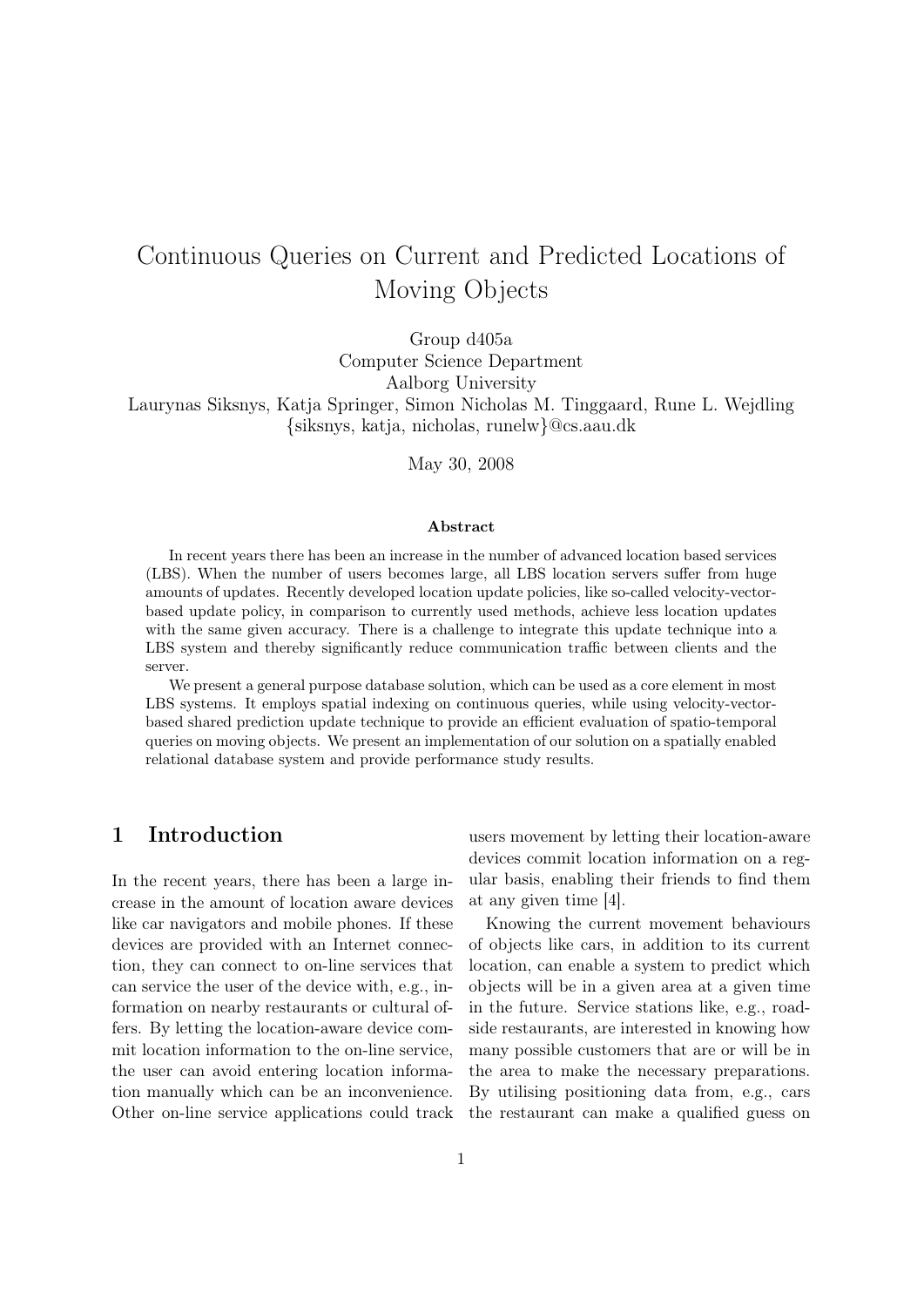which customers will be in the area a given time in the near future.

Future object location predictions become possible when applying velocity-vector-based update policies [\[2\]](#page-13-1) in order to minimize location-aware device and server communication costs. In many cases, communication traffic reduction provides cheaper service to the user and helps saving battery power on the user's mobile device. This is achieved by continuously performing moving object location prediction both - in the location-aware device and on the server. The position of a moving object is only updated when the deviation between the predicted location and the actual position of the object exceeds some given accuracy.

Efficient querying techniques have been proposed [\[8\]](#page-13-2) [\[6\]](#page-13-3) [\[5\]](#page-13-4) for providing the past, current or future locations of objects, given a large set of objects. Some of the techniques achieve good performance on random spatio-temporal queries, but suffer from a large number of updates generated by changes in location of objects. Other techniques work with continuous queries in order to provide rapid response to the user by maintaining results of each query through its lifetime. Although continuous queries may be expensive to insert, update and delete, they are applicable in many real-life applications. Different models of software systems, that support continuous queries for multiple representations of object movement be-haviours, have been presented [\[6\]](#page-13-3) [\[5\]](#page-13-4). Some systems represent moving objects by stationary points, that represent their locations only for limited periods of time, others assume that object is somewhere in a circular area (not further than some fixed distance from the object's last reported location). None of these representations work with velocity-vector-based shared prediction update policies. Enabling spatiotemporal queries for moving objects in a system, that employs velocity-vector-based shared

prediction update policy, poses new data storage, indexing, and processing challenges. In this work we assume that each object moves with fixed speed in a fixed direction for a period of time and present a solution for a system that supports spatio-temporal queries together with a velocity-vector-based shared prediction update policy.

The basic model of a system contains a database server interacting with query subscribers and moving object clients. There is a big number of clients committing their current positioning data to the database server. The database server enables query subscribers to subscribe to spatio-temporal queries. The subscription enables query subscribers to execute the query periodically. Each query returns a set of objects that satisfy the given space and time constraints in an acceptable time for realtime applications. For simplicity, space and time are constrained by static rectangular areas and time intervals.

We propose a solution that can handle a large number of moving object clients and continuous query subscribers. A prototype of this solution is implemented and tested in a commercial relational database management system (RDBMS).

The remainder of this paper is structured as follows. Section [2](#page-1-0) covers related work, followed by a detailed description of problem being addressed. Section [4](#page-3-0) describes our proposed solution and possible optimisation strategies are presented in Section [5.](#page-6-0) The solution is applied in Section [6,](#page-8-0) where performance study results on a prototype system are provided.

# <span id="page-1-0"></span>2 Related work

The problem of continuous querying on moving objects is widely discussed and multiple solutions have been proposed [\[5\]](#page-13-4) [\[8\]](#page-13-2) [\[7\]](#page-13-5) [\[6\]](#page-13-3). Multiple ways are found to solve a query like: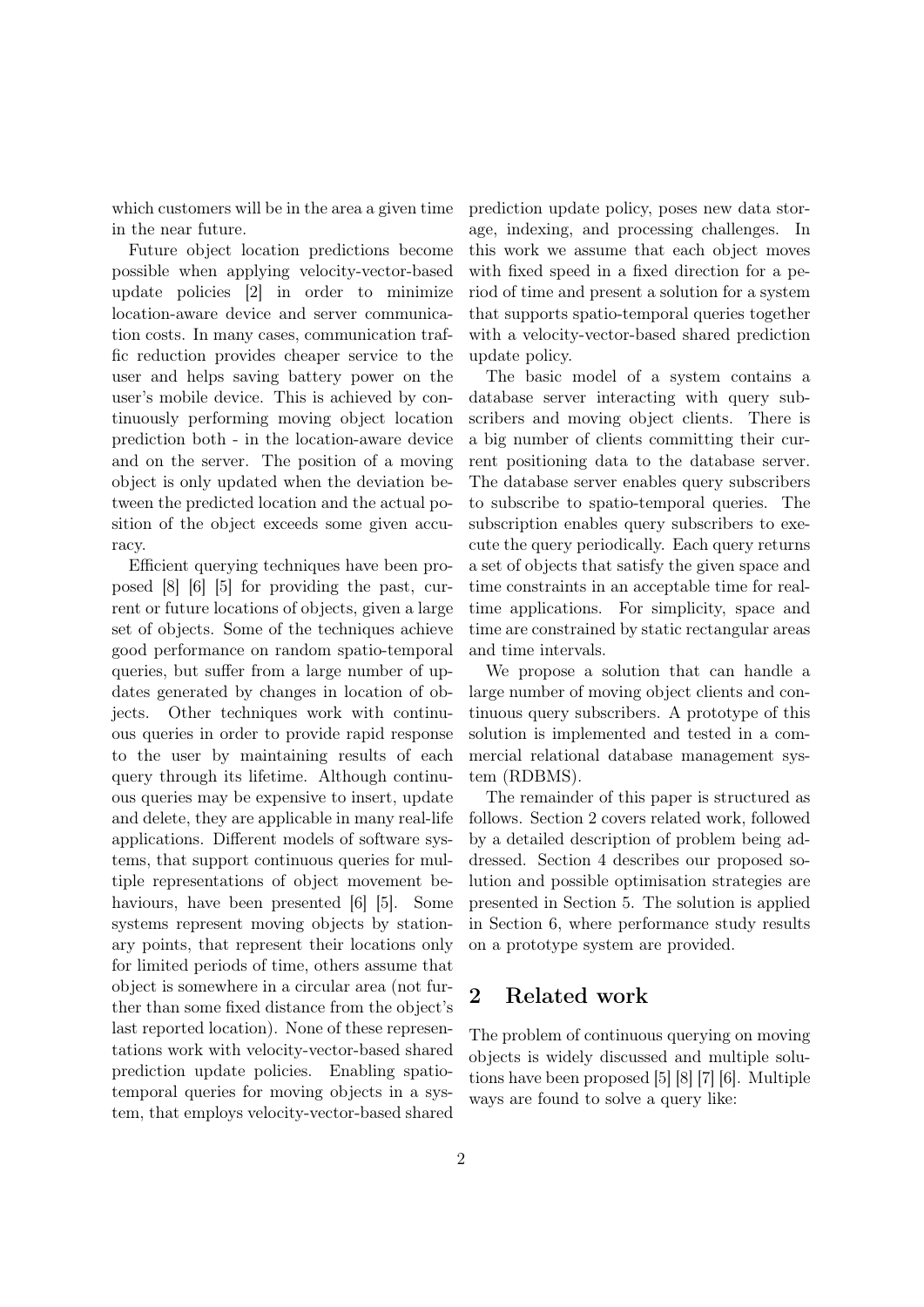"Continuously determine the set of objects that are within the query". We extend the query to predict the movement of the objects by utilising the velocity vector. A query would then be: "Continuously determine the set of objects that will be within the query in 3 to 5 minutes".

A naive brute force approach, is to compare each object against the query when the query is executed, to produce a set of objects that match the given query. Building a spatial index on the objects speeds up the execution time of the query. When the number of objects increases, so does the number of updates to the system, increasing the number of updates to the spatial index, which has shown to be very costly [\[8\]](#page-13-2). To avoid this scenario we build a spatial index on the queries, as introduced in [\[5\]](#page-13-4) and [\[6\]](#page-13-3). It is generally assumed that updates to the query ranges are less frequent than location updates from the moving objects. By creating the spatial index on the queries, the number of updates to the spatial index can be decreased, since the index is only updated when new queries are added or modified. The spatial index is used when an object reports a new position, to identify the queries that match the new position information.

By utilising a shared prediction policy technique called vector-based tracking, presented in [\[2\]](#page-13-1), we can reduce the number of updates made by the moving objects.

# <span id="page-2-0"></span>3 Problem Description

The goal is to develop the previously described database server solution for tracking of moving objects and query evaluation that would operate in a setting with following assumptions and non-functional requirements:

- The number of moving objects is typically higher than the number of queries.
- 

moving object location updates is significantly higher than the frequency of insertions and deletions of objects or queries.

- Single query spatial constraint is constant, while temporal constraint is changing. Queries with different spatial constraints must be explicitly registered to the system in advance, however concrete dynamic temporal constraints are specified on each query operation call.
- It is enough to provide query result only for bounded time window in range between current query execution time and some  $d_{max}$  time units into the future. It is required that  $d_{max}$  is either a finite number or some number close to infinity.
- The number of analysed objects during each query evaluation should be minimised in respect to a brute force method.

The database server solution must support entities, for which the formal definitions are presented below. Moving object  $o \in \mathbf{O}$ , where O is the set of all possible objects, is interpreted as continuously moving point in 2 dimensional space with fixed speed and direction. It can be defined by a 4-tuple  $o =$  $(\text{oid}, \text{loc}_{obs}, \text{v}_{obs}^{\dagger}, t_{obs}),$  where  $\text{oid} \in \mathbb{N}$  is an unique object identification value,  $loc_{obs}$  is observed location,  $\vec{v_{obs}}$  is observed velocity vector and  $t_{obs}$  is observation time. The predicted location of moving object  $o$  can be computed for any time  $t \geq t_{obs}(o)$  by  $loc(o, t)$  =  $o. loc<sub>obs</sub> + o. \vec{v}_{obs} \cdot (t - o. t_{obs})$ . Continuous query  $q \in \mathbf{Q}$ , where  $\mathbf{Q}$  is the set of all possible queries, is defined as a 5-tuple  $q = (qid, x<sup>–</sup>, x<sup>–</sup>, y<sup>–</sup>, y<sup>–</sup>),$ where  $qid \in \mathbb{N}$  is an unique query identification value, and  $x^r, x^r, y^r, y^r$  respectively are query rectangular window projections onto  $x$ - and  $y$ axis of a 2-dimensional space.

• The frequency of query executions and jects by  $\mathbf{Objs} \subseteq \mathbf{O}$  and the set of all maintain-If we define the set of all system tracked ob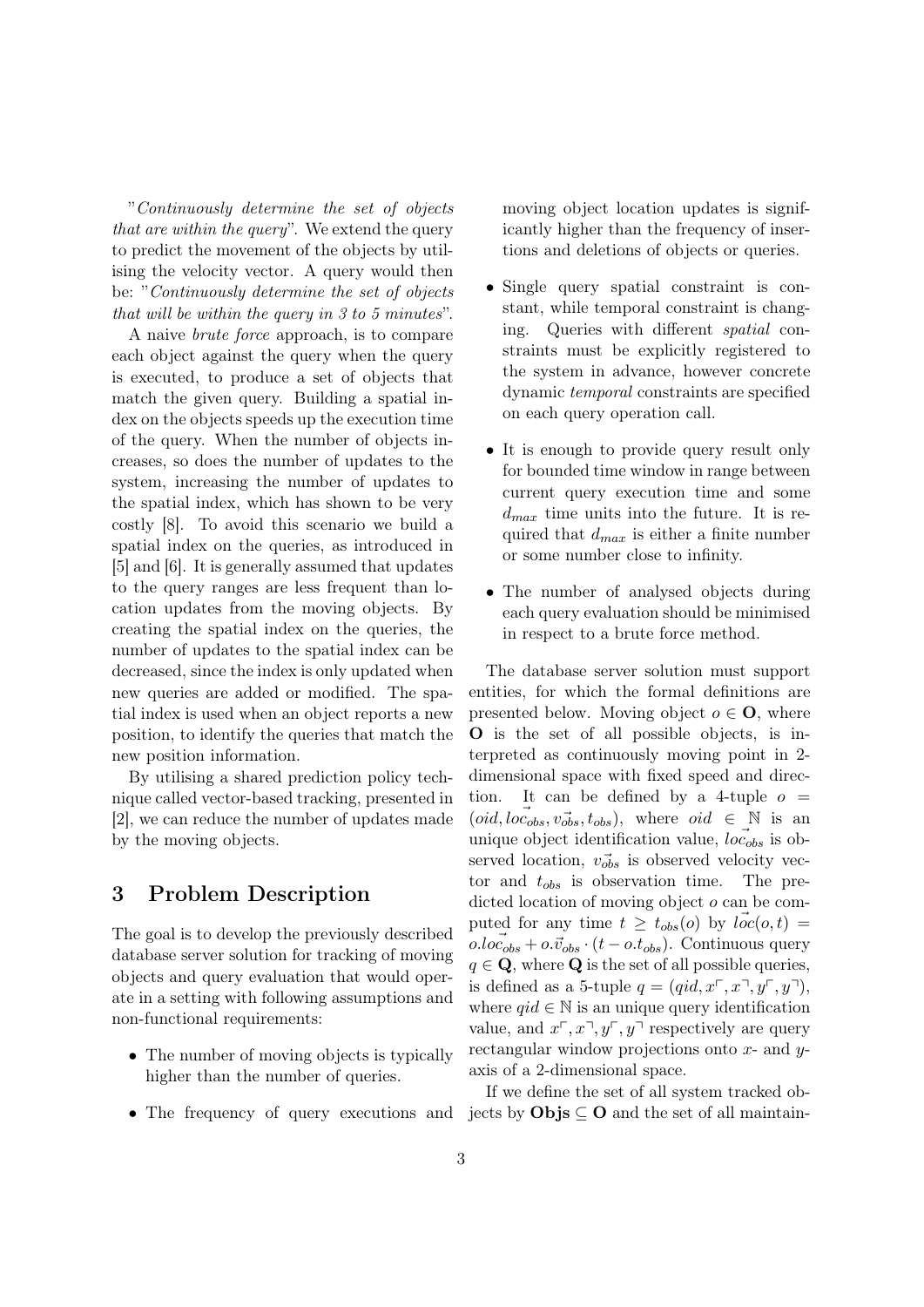able queries by **Queries**  $\subseteq$  **Q**, then required system operations are defined as follows:

- registerQuery $(q \in \mathbf{Q})$  =  $\langle$ Queries = Queries ∪  $\{q\}\rangle$ 

Registers query  $q$  in the system.

- dropQuery $(\text{qid} \in \mathbb{N})$  =  $\langle$ Queries = Queries $\setminus$  ${q|q \in \mathbf{Queries} \land q.qid = qid}$ 

Removes query with id equal to qid from the system.

- reportObjLocation( $o \in \mathbf{O}$ ) =  $\langle \text{Objs} = \text{Objs} \rangle$  ${d|d \in \mathbf{Objs} \land d.oid = o.oid} \cup {o}$ 

Inserts or updates location data for object with id equal to *o.oid*.

 $-$  dropObj $(\text{oid} \in \mathbb{N}) =$  $\langle \text{Objs} = \text{Objs} \rangle$  $\{o|o \in \mathbf{Objs} \land o.oid = oid\}\rangle$ 

Removes object with id equal to oid from the system.

- executeQuery(qid  $\in \mathbb{N}, t^{\mathsf{T}}, t^{\mathsf{T}}$ ) = { $o|o$  ∈ Objs∧  $\exists t \exists q (q \in \mathbf{Queries} \land q.qid = qid \land$  $(t_{now}\leq t^{\texttt{-}}\!\leq t\leq t^{\texttt{-}}\!\leq t_{now}+d_{max})\wedge$  $(q.x\ulcorner\leq x(l\vec{oc}(o,t))\leq q.x\urcorner)\wedge$  $(q.y\leq y(\vec{loc}(o,t))\leq q.y\vec{\lnot}))\}$ 

Retrieves a set of objects which intersect the rectangle of query with id equal to qid in the time window  $(t^{\dagger}, t^{\dagger})$  and where x and y are corresponding vector components,  $t_{now}$  is a current time,  $d_{max}$  is a largest possible time window duration,  $\vec{loc}(o, t)$  is the previously defined object location prediction function.

### <span id="page-3-0"></span>4 The Proposed Solution

A straightforward brute force solution that provides the functionality, described in Section [3,](#page-2-0) would be an implementation of a basic application that uses main or disc memory to store all registered queries and latest movement behaviour data for each object. Then executeQuery operation result would be constructed by sequential looping through all collected movement data of objects in the set Objs and checking if object intersects the query's rectangle within a given temporal constraint. This solution does not provide optimal number of analysed objects per query evaluation, because all objects being outside the query spatial scope are analysed, which is inefficient in most cases. Spatial index on these moving objects can increase query evaluation performance, however when the number of tracked objects increases, the frequent index updates become very costly, as mentioned in Section [2.](#page-1-0)

We propose a more efficient technique for the construction of executeQuery result by exploiting the assumption that spatial constraints of every query are static and can be indexed. This index can be utilised to provide rapid identification of queries that will be intersected by any moving object from current time to infinity. If we perform such query identification for all moving objects and apply the location prediction function to calculate time moments when the query spatial constraint is satisfied, then we have enough data to construct the executeQuery result for any query in Queries. An executeQuery result for some query with id equal to  $qid$  can be constructed by collecting all objects, which satisfy query's spatial constraint during the time interval  $(t^{\mathsf{T}}, t^{\mathsf{T}})$ . In comparison to brute force method, this solution provides lower number of analysed objects per query evaluation, thus all objects being outside spatial scope of the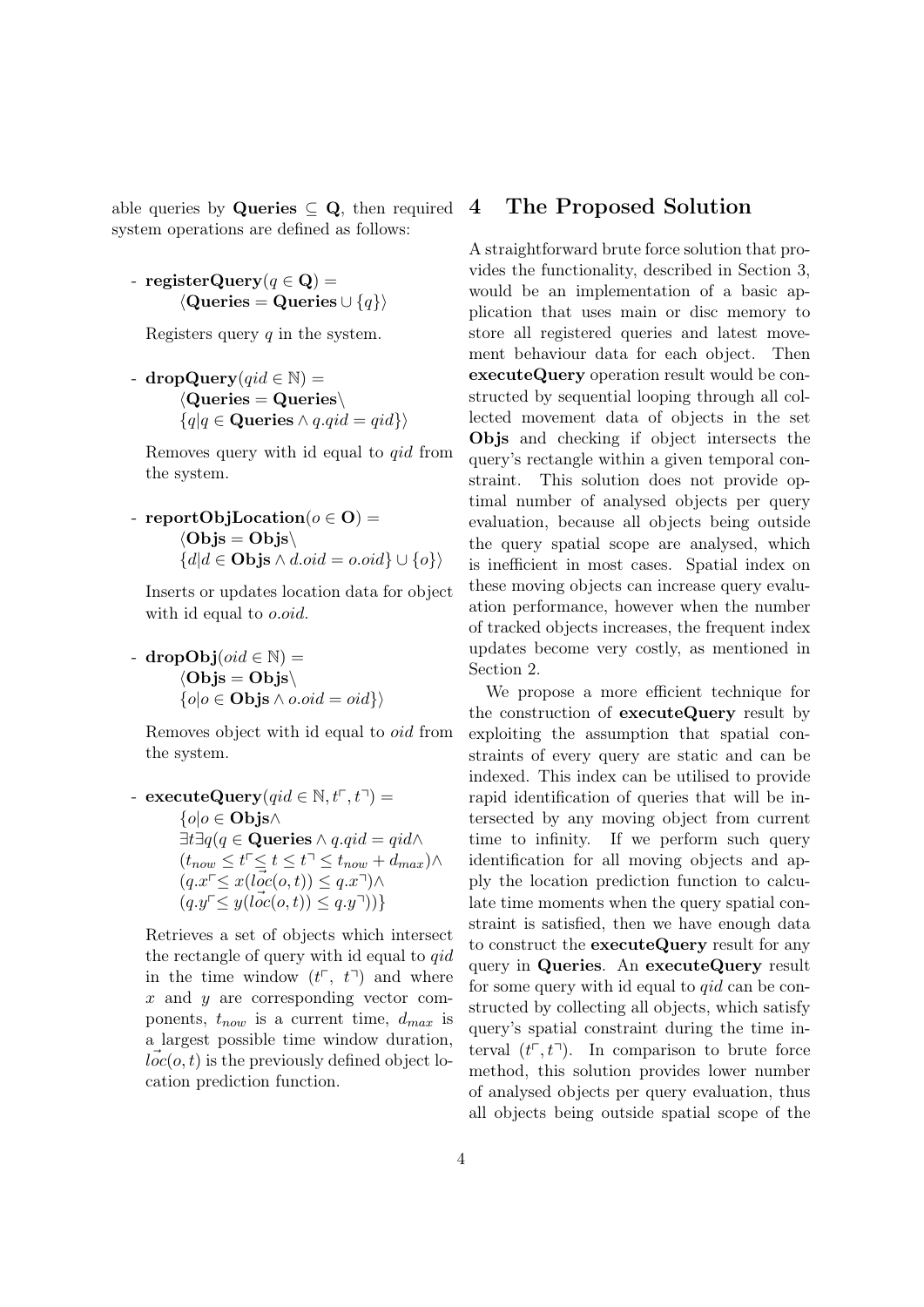query will not be analysed. Our solution also presents a practical technique for construction and maintenance of the query-intersected object collection, that is utilised to provide results for executeQuery.

We utilise a spatially enabled relational database (RDBMS) together with spatial data indexing and spatial query evaluation features, to provide an environment for the implementation of our solution. It will be described in terms of a conceptual data model and operations.

Figure [1](#page-4-0) shows an ER-diagram that defines the proposed data model. The entities "Moving Object" and "Query" correspond to the sets Objs and Queries. The "Intersecting" entity is introduced in order to relate intersected queries and moving objects and to provide a repository for intersecting time moments of query spatial constraint for each intersected object-query pair. Due to the assumption that query spatial constraint is described by a rectangle, only two attributes, "timeIncludes" and "timeExcludes", are used to define predicted absolute time moments of object trajectory and query rectangle intersection.



<span id="page-4-0"></span>Figure 1: ER-diagram describing the system entities and their relations

Our conceptual data model is converted into a database schema with the corresponding tables Objs, Queries, and Intersection on some concrete RDBMS. To speed up data accessing in later defined operations, our solution requires following indices:

• Index for primary key attribute *oid* in Objs.

- Index for primary key attribute *qid* in Queries.
- Indices for attributes *oid* and *gid* in Intersection in order to speed up row selection for given oid or qid.
- Spatial index (using R-tree, Quad-tree, etc.) for the rectangle attribute in Queries in order to provide performance for the "object trajectory line and query rectangle intersection" SQL queries.

The operations dropQuery and dropObj can be implemented using basic SQL statements, however the execution of dropQuery requires updating spatial index. The performance of this operation mainly depends on the employed index type and is costly in most cases.

In our proposed solution, the reportObjLocation function is extended to provide object-query intersection computations. Each time this function with latest location data of any object o is executed, the table Intersection is updated with exact intersection time moments between  $o.t_{obs}$ and a time moment close to infinity for each intersected pair  $(o, q)$ ,  $q \in Queries$ . Here we present a more general function reportObjLocationBound( $o \in \mathbf{O}, t^r, t^{\mathsf{T}} \in$ R), which can be easily adopted to compute reportObjLocation. It calculates the predicted trajectory of object  $o$  and each query rectangle's intersection time moments that fall only into the bounded time interval  $[t^{\mathsf{T}}, t^{\mathsf{T}}]$ ,  $0.t_{obs} \leq t^{\top} \leq t^{\top} < \infty$ . It is defined in Algorithm [1,](#page-5-0) where notations are used as follows:

**IsLRinters(l, r)** - returns *true* for spatially intersected pairs of line segment and rectangle  $(l, r)$ , where  $l = (\vec{p_1}, \vec{p_2})$  is defined as a 2-tuple of line segment start and end points, rectangle  $r = (x^{\square}, x^{\square}, y^{\square}, y^{\square})$  is specified by its projec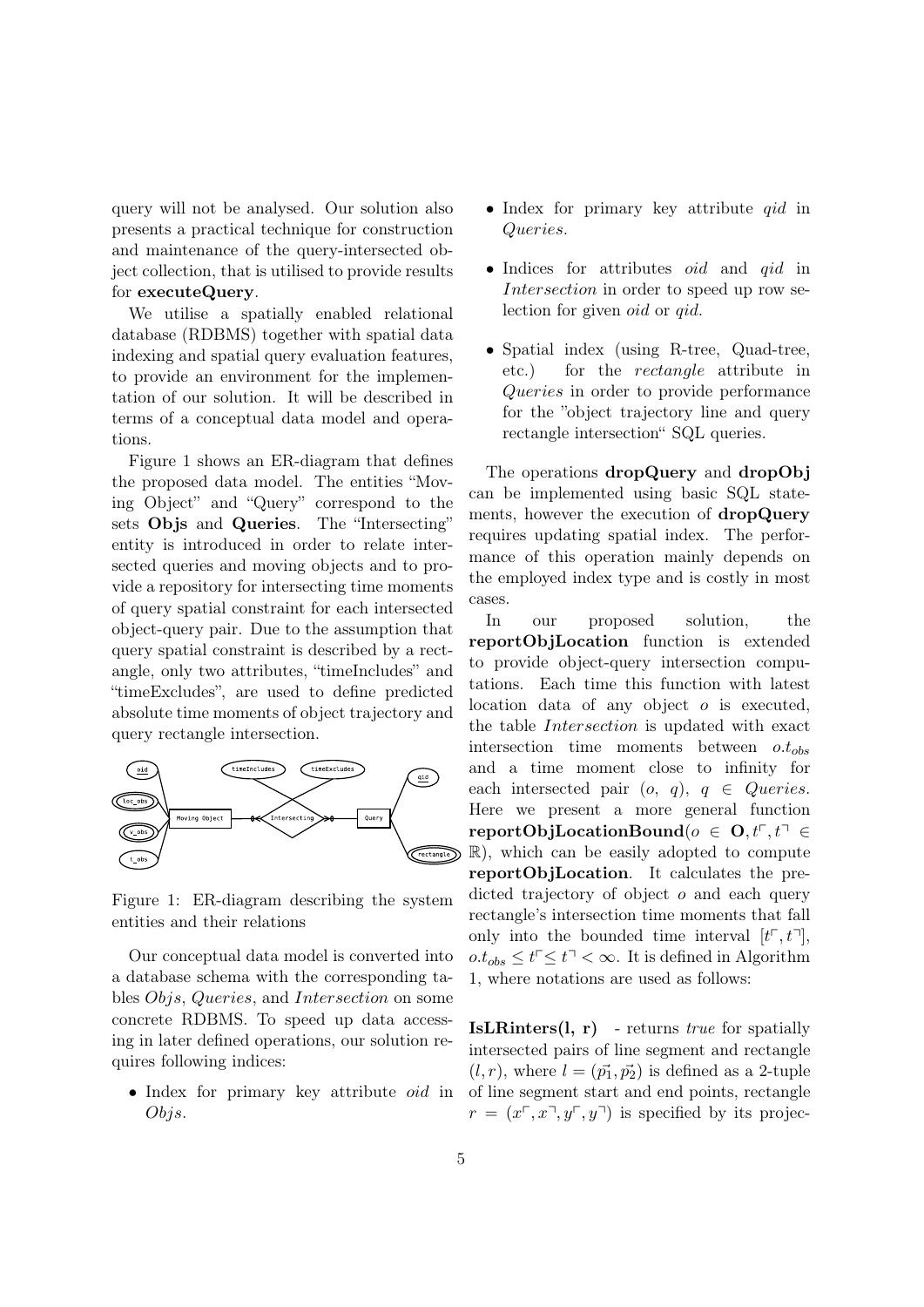tions  $(x^{\square}, x^{\square})$ , and  $(y^{\square}, y^{\square})$  onto x- and y-axis of 2-dimensional space respectively.

**LRinters(l, r)** - returns a line segment, defined as  $(\vec{p}_1, \vec{p}_2)$ , describing the intersection of each pair  $(l, r)$ , where IsLRinters $(l,r)$  holds.

<span id="page-5-0"></span>Input:  $o \in \mathbf{O}, o =$  $(\overrightarrow{oid}, \overrightarrow{loc}_{obs}, \overrightarrow{v_{obs}}, t_{obs}); t^{\sqsubset}, t^{\sqcap} \in \mathbb{R}$ 

- 1 delete from Intersection where  $oid = o.oid$ ;
- 2 delete from  $Objs$  where  $oid = o.oid;$
- 3 insert into  $Objs$  values  $(o)$ ;
- $\mathbf{1} \leftarrow (\vec{o} \cdot \vec{loc_{obs}} + \vec{o} \cdot \vec{v_{obs}})$
- <span id="page-5-1"></span> $(\vec{t}^{\top} - o.t_{obs}), \vec{o} \cdot \vec{loc}_{obs} + o.v_{obs} \cdot (\vec{t}^{\top} - o.t_{obs}))$ ; 5 select  $*$  from Queries into  $IQ$  where
- IsLRinters(l, rectangle);
- 6 foreach  $q \in IQ$  do
- 7 if  $\langle |o.v_{obs} \rangle | = 0$  then
- 8 insert into Intersection values  $(0.oid, q.qid, t^{\mathsf{T}}, t^{\mathsf{T}}));$
- 9 else
- 10  $\mathbf{l}_{\text{int}} \leftarrow \text{LRinters}(\mathbf{l}, q\text{.}rectangle);$
- 11 if  $|x(o.v_{obs}^{\rightarrow})| \ge |y(o.v_{obs}^{\rightarrow})|$  then

$$
t_1 \leftarrow t_{obs} + \frac{(x(\mathbf{l}_{\text{int}}.\vec{p_1}) - x(o_{\text{cos}}))}{x(o_{\text{cos}})},
$$

13 
$$
t_2 \leftarrow t_{obs} + \frac{(x(\mathbf{l}_{\mathrm{int}}.\vec{p_2}) - x(o_{\mathrm{.}}\vec{o}_{\mathrm{.}}))}{x(o_{\mathrm{.}}\vec{v_{\mathrm{.}}})};
$$

14 else

15  $t_1 \leftarrow t_{obs} + \frac{(y(\mathbf{l}_{\text{int}}.\vec{p_1}) - y(o_{\cdot}loc_{obs}))}{y(o_{\cdot}vo_{\cdot}is)};$ 

16 
$$
t_2 \leftarrow t_{obs} + \frac{(y(\mathbf{l_{int}} \cdot \vec{p_2}) - y(o_{obs}))}{y(o_{obs})};
$$

$$
17 \quad \blacksquare
$$

end

#### 18 insert into Intersection values

 $(0.0id, q.qid, min(t_1, t_2), max(t_1, t_2));$ 

19 end

#### 20 end

#### Algorithm 1: reportObjLocationBound

The time complexity of Algorithm [1](#page-5-0) is linear with respect to the number of queries in Queries. Its performance would be increased and I/O operations count would be reduced by utilising spatial index that is build on the rectangle attribute in the Queries table for operation evaluation at line [5](#page-5-1) in Algorithm [1.](#page-5-0) For most registered query datasets the index can be used efficiently to eliminate false object trajectory and query rectangle intersections. However it is not possible for all dataset types to guarantee a worst-case performance, that is better than the case, where index is not used [\[3\]](#page-13-6).

The reportObjLocationBound $(o, t<sup>\top</sup>, t<sup>\top</sup>)$ function with parameter settings  $t^{\mathsf{T}} = o.t_{obs}$ and  $t^{\dagger} = \infty$  computes exactly the same result as **reportOb**; Location $(o)$ . However the latter function may not be efficient enough for some real-time applications, where object movement parameters expire and are normally updated after a finite time duration. This function searches unnecessarily for all intersected queries into infinity assuming that the objects will move with fixed speed and direction. A possible improvement is to consider a database solution setting, where it is enough to provide result for **executeQuery** parametrised for a finite  $d_{max}$  time units into the future. If we only require an executeQuery result for a limited time window, a reportObjLocation call for some object can be substituted with periodical reportObjLocationBound calls providing shifted time windows as time progresses. A database solution, that uses this approach, will be presented in the next section.

The operation executeQuery is defined in SQL in Algorithm [2.](#page-5-2) To improve query evaluation performance, the created index for the qid attribute in the Intersection table can be applied.

<span id="page-5-2"></span>As presented in Section [3,](#page-2-0) the definitions of reportObjLocation and executeQuery allow to distinguish two possible versions of registerQuery. The first version gives immediate correct executeQuery result after the query has been registered by registerQuery,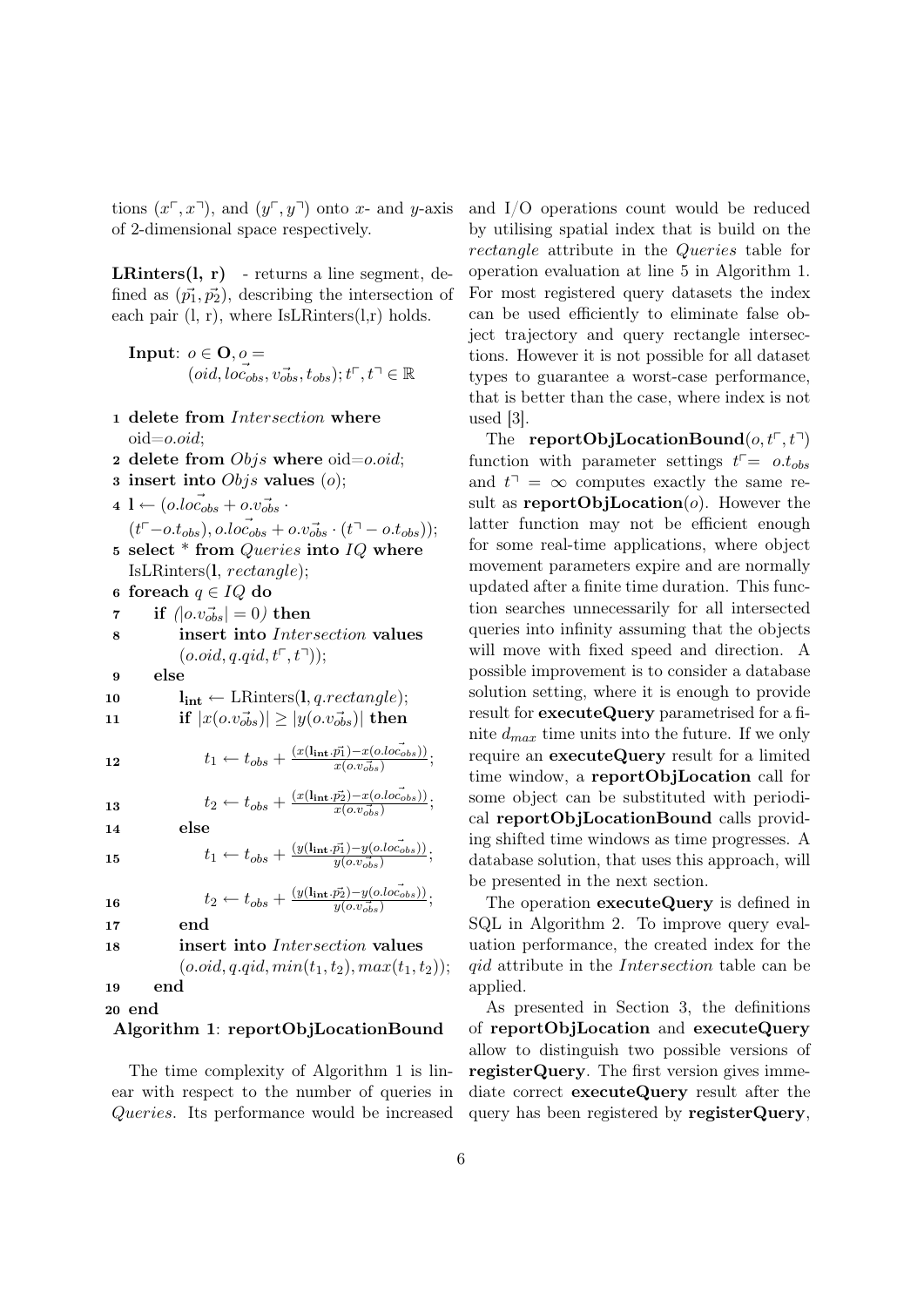**Input**:  $qid \in \mathbb{N}; t^{\mathsf{T}}, t^{\mathsf{T}} \in \mathbb{R}$ 

1 select oid from Intersection where Intersection.qid =  $qid$  and (timeIncludes between  $t^{\mathsf{T}}$  and  $t^{\mathsf{T}}$ ) or (timeExcludes between  $t^{\mathsf{T}}$  and  $t^{\mathsf{T}}$ ) or  $(t<sup>6</sup>$  between timeIncludes and timeExcludes)

#### Algorithm 2: executeQuery function

while the second version provides only incomplete results until all object locations are updated by reportObjLocation. The latter version of registerQuery just inserts a new record in the Queries table on each function call. Since the Intersection table is not updated, executeQuery can return an incomplete set of query-intersected objects until all the objects in the query's scope update their locations by executing reportObjLocation.

This issue is eliminated by using the first version of registerQuery. For each registerQuery call, in addition to the previously described Queries table update, all objects that intersect with the new query are found and concrete query rectangle intersection timings are computed and stored in the Intersection table. This will guarantee that a complete executeQuery results for this query will be available immediately after execution of registerQuery. Our solution avoids using index on moving objects due to performance reasons that were introduced in related work section. Consequently the query-intersected objects can not be selected efficiently and a costly linear scan of the Objs table must be applied. The possibility to tolerate incomplete results versus an expensive operation has to be considered before choosing either the first or the second version of registerQuery for a concrete system implementation.

A summary of the proposed solution is, that

each time object movement behaviour is observed and delivered to the system, result sets of intersected continuous queries are updated immediately. We expect that this operation will be carried out efficiently with the help of the existing index on continuous queries. An evaluation of any of these queries only concerns the precomputed result selection from a table, followed by straightforward filtering, in order to select moving objects for a given time window. This approach provides efficient continuous spatio-temporal query evaluation, the performance of the location update operation is uncertain. We expect that it is still acceptable and that our solution is suitable for practical applications in a setting, where number of moving objects is higher than number of queries. This will be addressed in Section [6,](#page-8-0) where performance results of a prototype system will be presented.

# <span id="page-6-0"></span>5 Object-query Intersections Update Strategies

If we are only interested in continuous query result for a bounded (by  $d_{max}$ ) time window, an optimisation can be performed in order to avoid the costly reportObjLocation execution. Concrete optimisation strategies mainly depend on the application where this system is being used. Next, we identify some of these applications and possible continuous query result precomputation strategies (i.e., result set update strategies).

#### 5.1 Single Update Strategy

In an application, where we require that objects have to report their location once per fixed time duration  $o_{upd}$  in order to consider them alive, it is enough to execute function reportObjLocationBound once for  $[0.t_{obs},$  $o.t_{obs} + o_{upd} + d_{max}$  time window when a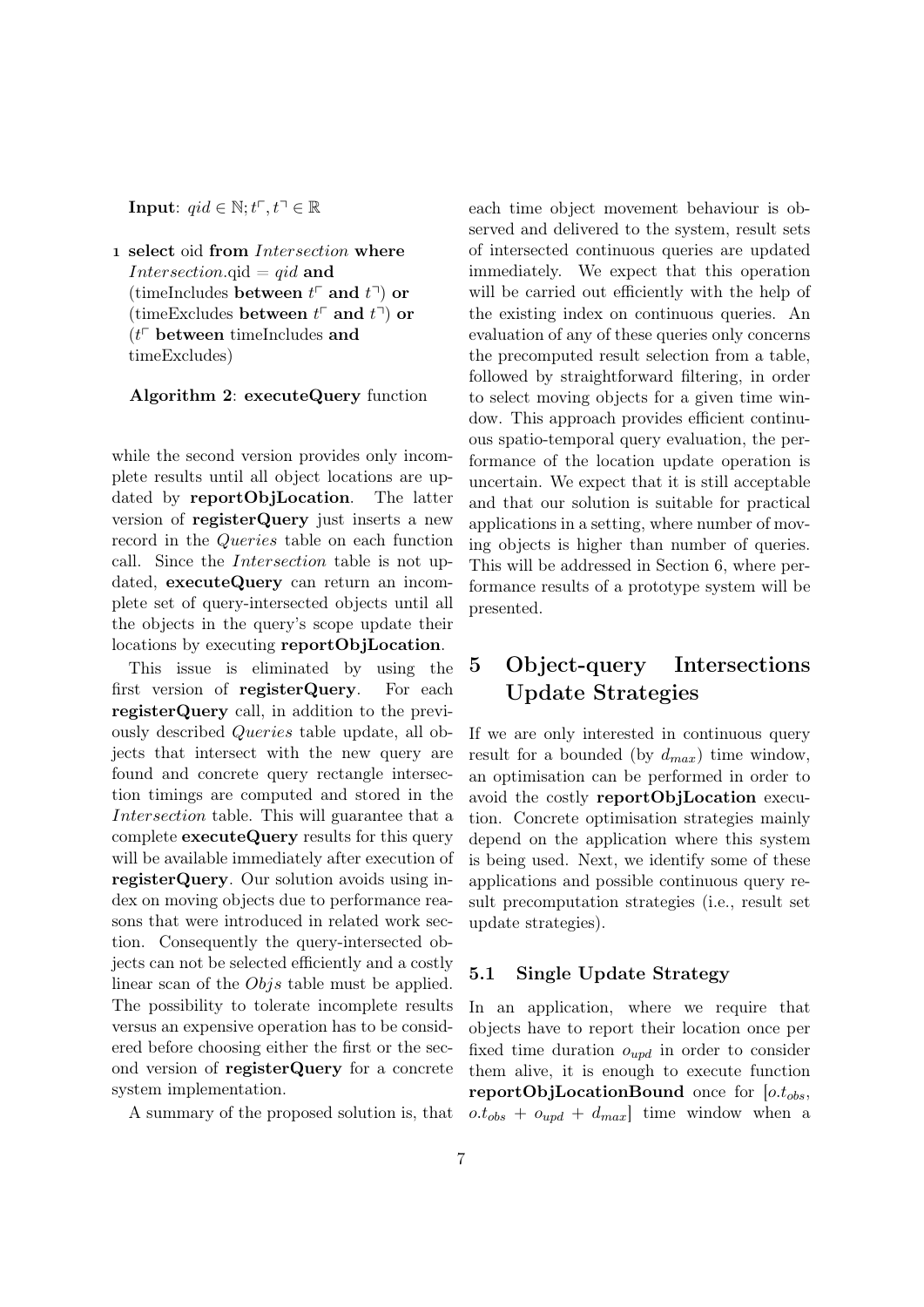new location is delivered to the server. When current time progressed and becomes larger than  $o.t_{obs} + o_{uvd}$ , then the object, if it has not delivered its new location to the server, will not be available for queries with time window as large as  $d_{max}$  and will disappear totally from the executeQuery result set when current time becomes  $o.t_{obs} + o_{upd} + d_{max}$ . This situation is depicted in Figure [2.](#page-7-0) The location of object  $o_1$  is observed at  $t_{obs}$  and its trajectory and query intersection results are precomputed for  $o_{upd} + d_{max}$  time units by executing reportObjLocationBound $(o_1, o_1.t_{obs},$ 

 $o_1.t_{obs} + o_{upd} + d_{max}$ . The precomputed intersection results can be fully utilised to evaluate the executeQuery result for any time windows in range  $[t_{cur1}, t_{cur1} + d_{max}]$ , however precomputed results become insufficient for time windows in the range  $[t<sub>cur2</sub>]$ ,  $t_{cur2} + d_{max}$  and is not available at all for  $[t_{cur3}, t_{cur3} + d_{max}]$  range. The latter two cases can be interpreted as follows: "An object did not report its location within the required time period, so let us consider the object dead (or disconnected from the system) and adapt executeQuery result sets accordingly".



<span id="page-7-0"></span>Figure 2: Single object with expiring locations querying diagram

#### 5.2 Virtual Updates Strategy

In certain applications, it is impossible to specify  $o_{und}$  values that are significantly small to provide the optimisation strategy, described in the previous section. An example of such application is tracking of semi-stationary objects, where each object rarely changes its location. In this case, we can not treat them as dead after some  $o_{uvd}$  and have to include them into the continuous query result sets. Another example is tracking of very well predictable objects (like satellites, space shuttles, etc.) where forced periodical location updates, that are just issued to make sure the object is alive, are too costly. In these cases, a small  $o_{upd}$  value can not be defined. A possible reportObjLocation execution avoidance optimisation strategy for such applications, can be achieved using a so called virtual update policy.

As we introduced previously, execution of reportObjLocation can be substituted with a set of reportObjLocationBound calls. Each time a new location data of some object o is observed, instead of calling reportObjLocation we call reportObjLocationBound for a time window  $[0.t_{obs}, 0.t_{obs} + o_{vu} + d_{max}]$ , where  $o_{vu} > 0$ . The system can then correctly include object *o* into the **executeQuery** result for  $o_{vu}$  time units from its location observation time  $o.t_{obs}$ . For the system to provide correct results of queries about object o for infinite time, reportObjLocationBound must be called repeatedly no later than  $d_{max}$  time units before the intersection data of o and queries expires. For finite or infinite repeated execution of reportObjLocationBound in order to keep query result sets updated, we define the term virtual updates.

We propose using  $[t_{cur}, t_{cur} + o_{vu} + d_{max}]$ time window, where  $t_{cur}$  denotes current time, for each reportObjLocationBound call in virtual updates. The reexecution of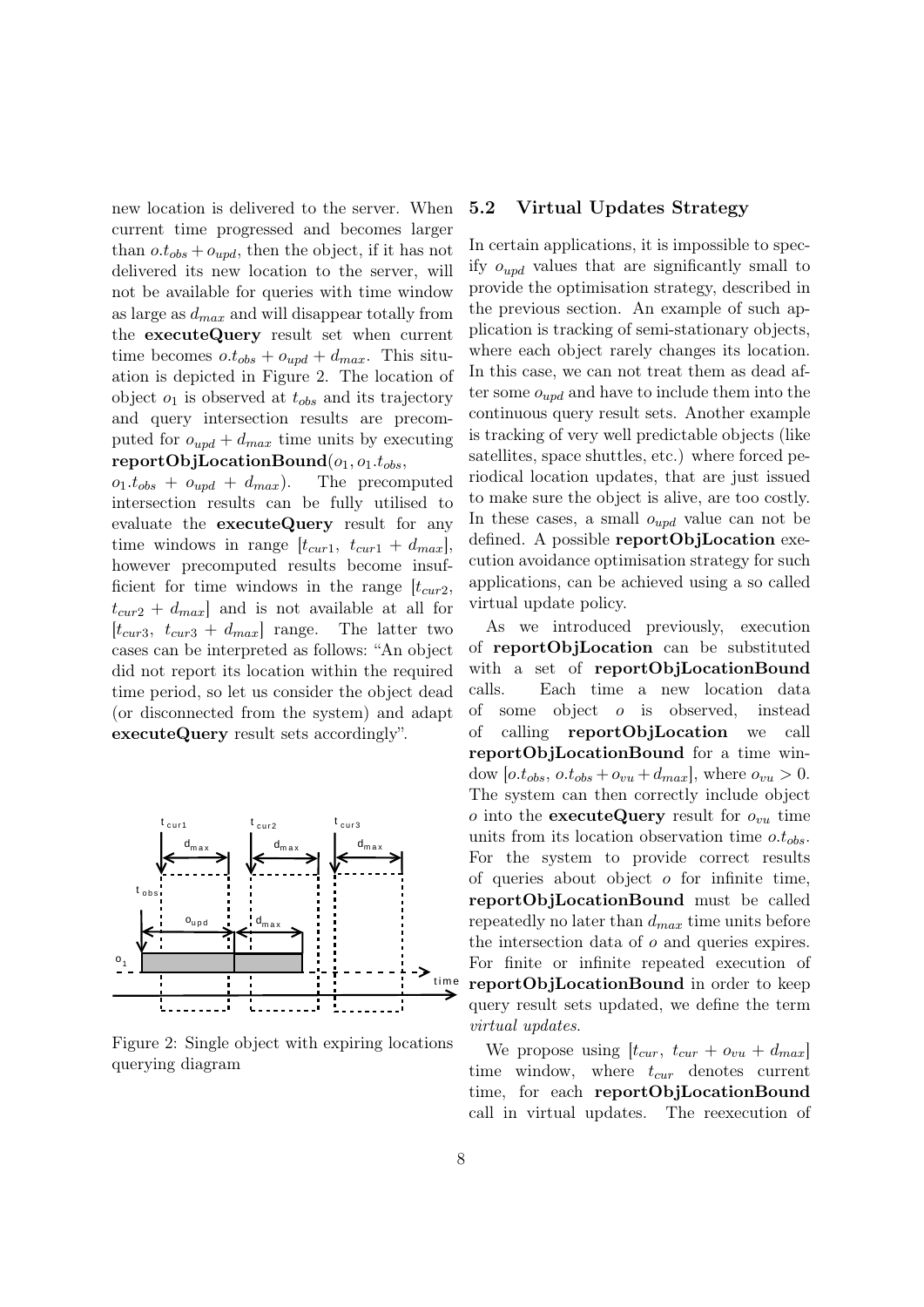reportObjLocationBound with this time window grants, that object *o* will be correctly included into the executeQuery result for additional  $o_{vu}$  time units into the future. A work diagram of the system, that applies virtual updates for some object  $o_1$ , is depicted in Figure [3.](#page-8-1) Due to virtual updates, the intersection data of  $o_1$  is kept consistent for time interval  $[t_{obs}, t_4]$  and suitable for querying with temporal constraint in range between current time and  $d_{max}$  time units into the future. The actual intersection data recomputations are issued at time moments  $t_{obs}, t_1, t_2$ , and  $t_3$ , however no later than the deadlines, which respectively are  $t_{obs} + o_{vu}, t_1 + o_{vu},$  and  $t_2 + o_{vu}$ .



<span id="page-8-1"></span>Figure 3: Single object virtual update diagram

#### 5.2.1 Virtual Updates Scheduling

In order to efficiently apply virtual updates for some object  $o$  in a practical implementation of the system, each reexecution of reportObjLocationBound must be delayed as long as possible, but no later than the deadline, which is  $d_{max}$  time units before o's intersection data expires. This means that after  $o$ 's new location data has been committed by the  $\textbf{reportObjLocationBound}(o, o.t_{obs}, o.t_{obs} +$  $o_{vu} + d_{max}$ ) call, the first following intersection data virtual update must be performed as close as possible to, but no later than the  $o.t_{obs} + o_{vu}$ deadline. If reportObjLocationBound reexecutions are more frequent than  $1/\omega_{vu}$ , costly computational resources will be wasted to recompute already existing results. This overlapping of existing and new intersection data can not be avoided if we want to ensure a continuously correct executeQuery result in the system, however it could be minimised with the help of efficient scheduling algorithms. Such scheduling algorithms are the topic of real-time systems development research and will not be thoroughly discussed in this paper.

#### 5.2.2 Virtual Updates Algorithm

One possible straightforward algorithm for scheduling, a modification of Earliest Deadline First, could be considered in a practical system implementation. The idea is to have a list of objects, where all entries are sorted in ascending order according to their next virtual update deadline. While time progresses, the entry with the earliest deadline is taken from beginning of the list. The entry's object intersection data is updated and a new entry with this object and its new virtual update deadline is inserted at the end of the list. To avoid overloading the system with unnecessary recomputations, the virtual update for the object in the entry at the beginning of the list, should be postponed if its deadline is relatively far in the future. In cases, where real location data of some object has been committed to the system and its intersection data has been updated, the existing object's entry in the virtual update list is always moved to the end with the new deadline.

One way to support virtual updates in our proposed RDBMS solution, described in Section [4,](#page-3-0) is to add a new deadline attribute to the Objs table and build an index on it.

### <span id="page-8-0"></span>6 The Prototype

In this section we present performance study results of our solution, integrated in a prototype system, that corresponds to a realistic case with a database server, moving objects and query subscribers. To be able to ap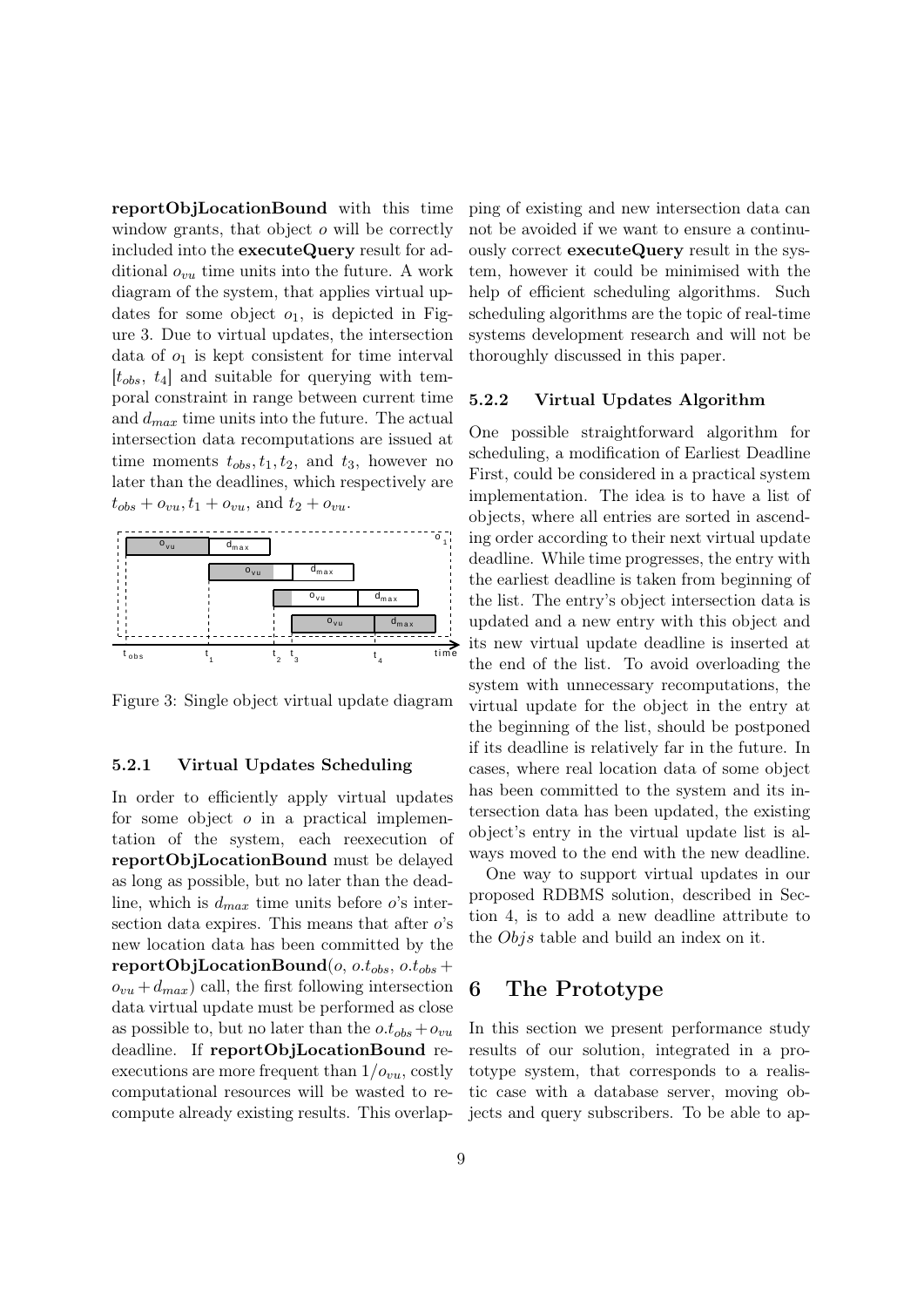proximately evaluate capabilities of a real system, we design the following prototype stress tests on the most time consuming, throughputlimiting tasks in the system:

- Test 1: A multi-object location update stress test. The aim is to measure a maximum number of system handled object location updates per second (location update frequency), emulating possible movement and location reporting behaviours of real objects and using different number of registered queries and lengths of intersection computation time window  $(o_{u\textit{pd}} + d_{\textit{max}})$ values).
- Test 2: Infinite prediction, single and virtual update strategy comparison test. The aim is to measure the execution time, needed to process a fixed workload of moving objects in a prototype system using different query result update strategies (infinite prediction, single and virtual update).
- Test 3: Virtual update strategy performance test. The goal is to approximate the optimal time window  $(o_{vu}+d_{max}$  value), using a fixed amount of queries and workload.

#### 6.1 Design of the Prototype

To accomplish the previously defined tests, our prototype is adapted to emulate a simple location based service domain, where artificial, GPS enabled, and on-line cars are tracked and queried. To perform prototype stress tests using a variable number of cars with customizable movement patterns, a special "Network-based Generator of Moving Objects [\[1\]](#page-13-7)" tool is used. The generator simulates the natural behaviour of cars in a given street network and allows exporting the location data to some external application. The architecture of the prototype, that works with synthetic data to emulate previously defined domain, is shown in Figure [4.](#page-10-0)

The object client emulator delivers simulated object locations from the automatically generated dataset to the RDBMS through a service emulator. This service emulator is used only to expose a RDBMS communication interface to object clients and query subscribers. A query subscriber emulator registers and invokes continuous spatio-temporal queries in the RDBMS.

The prototype is created and tested with the following settings:

- Simulated cars movement patterns follow San Francisco Bay area road network.
- Database server runs on a Intel Xeon dual core platform, with 2Gb RAM running Windows XP.
- Database server uses Oracle 10g RDBMS with spatial support.
- Operations reportObjLocationBound, registerQuery, executeQuery and others are implemented as PL/SQL stored procedures in the RDBMS to be executed internally in the server.
- Random sized queries are generated within the bounds of the simulation area.
- Query rectangles are indexed using the Rtree spatial index.
- Emulator software is implemented in  $C#$ .
- Virtual update deadlines, that are employed by the virtual update strategy, are maintained and stored in the emulator.

In most applications the virtual updates deadlines will be stored in the RDBMS, as mentioned in Section [5.](#page-6-0) This can give a performance penalty for maintaining the index on the deadline attribute. We do not consider this penalty to be significant.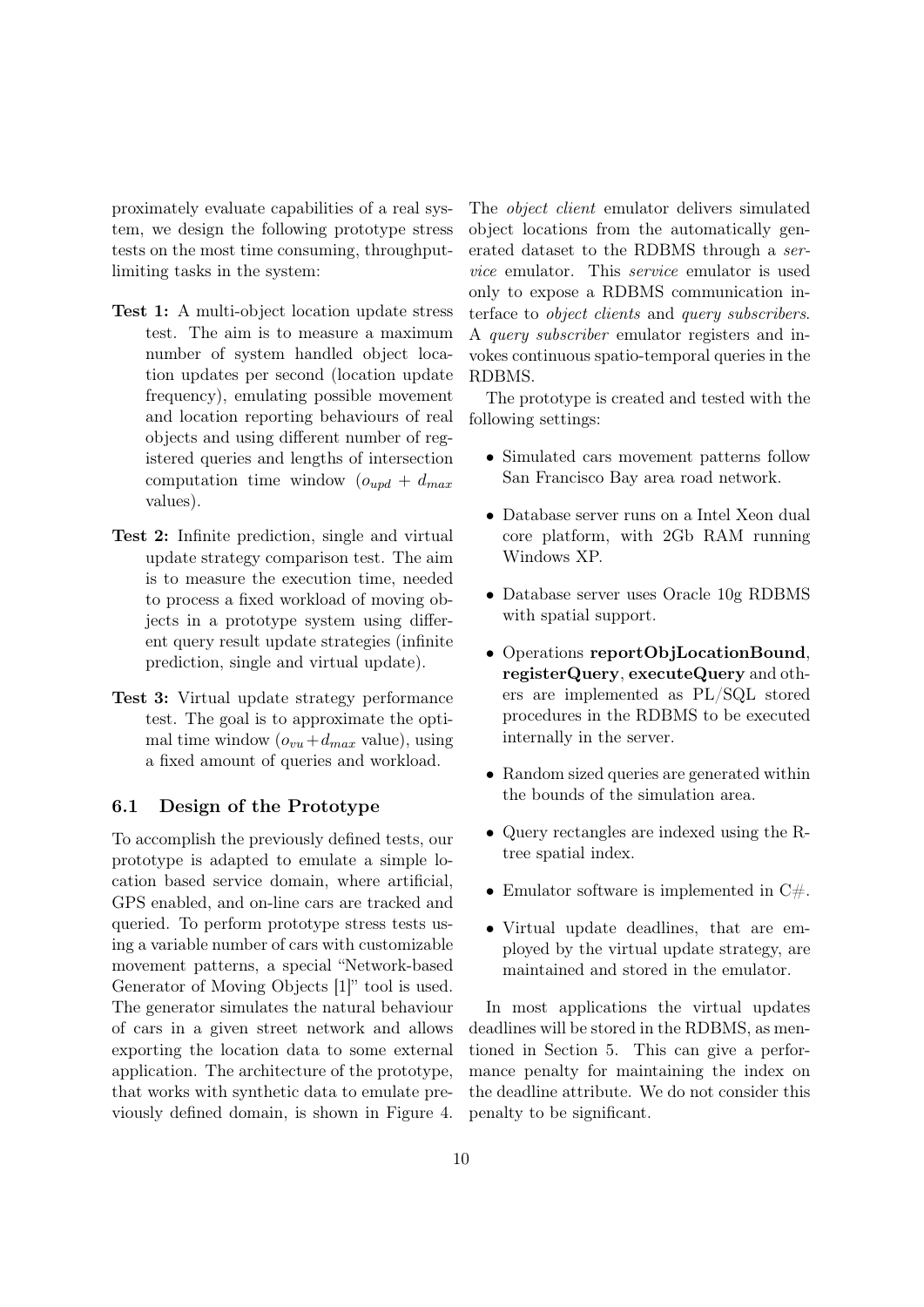

<span id="page-10-0"></span>Figure 4: Architecture of the prototype system

#### 6.2 Design of Test Cases

For all tests, a single workload is generated. It contains 2000 records, where each defines location, direction, and speed of some object in the area at a specific time. The workload contains simulated location data for 250 moving objects. In progress of the simulation, the number of objects grows from 50 to 250. At any given time in the simulation, there exist objects that no longer move or do not report their location. In all tests, the workload is fed to the prototype applying the shared prediction technique. As a result, only 1572 of the 2000 records are actually submitted to the RDBMS.

We describe the prototype setting used to carry out our tests as follows:

Test 1 computes the intersection data using the reportObjLocationBound function with time window length  $(o_{upd} + d_{max})$  values equal to 30, 60, 90, and a close to infinity number of seconds. Maximum update frequencies in this experiment are computed from measured durations of the 1572 location records, submitted to the system, having 500 to 5000 queries registered.

Test 2 is used to compare infinite prediction, single, and virtual update strategies impact on the prototype system throughput. For each prototype system configuration smaller sub-tests are constructed with different update strategies and parameter settings. Each of the sub-tests measures the execution time, needed to run the previously mentioned workload on the system using a varying number of registered queries (values equalling to 100, 500 and 1000 are selected). A correspondence between each sub-test and system configuration is defined as follows:

- Test 2.1: Infinite prediction update strategy applied.
- Test 2.2, 2.3, 2.4: Single update strategy with the prediction time window lengths  $(o_{u\text{nd}} + d_{\text{max}})$  equalling to 20, 40, and 60 seconds applied.
- Test 2.5, 2.6, 2.7: Virtual update strategy with different prediction time window lengths  $(o_{vu} + d_{max})$  equalling to 20, 40, and 60 seconds applied.

Test 3 measures the time needed to run the previous mentioned workload on the prototype, using the virtual update strategy and 500 registered queries, with a time window going from 20 increasing by 2, up to 80 seconds.

#### 6.3 Prototype Test Results

Figure [5](#page-11-0) shows results of Test 1. In this figure we see that, when queries randomly cover the whole simulation area, the intersection data computation for a 30 seconds time window provides almost two times better location submission performance in comparison to the case, where an infinite time window is used. The number of registered queries in the system does not have obvious impact on the ratio between the performance of the experiments with the infinite and the lowest time windows. The location update frequencies for different lengths of the time window become similar when the number of queries increases. This could be a consequence of the increased density of the random query coverage in every point of the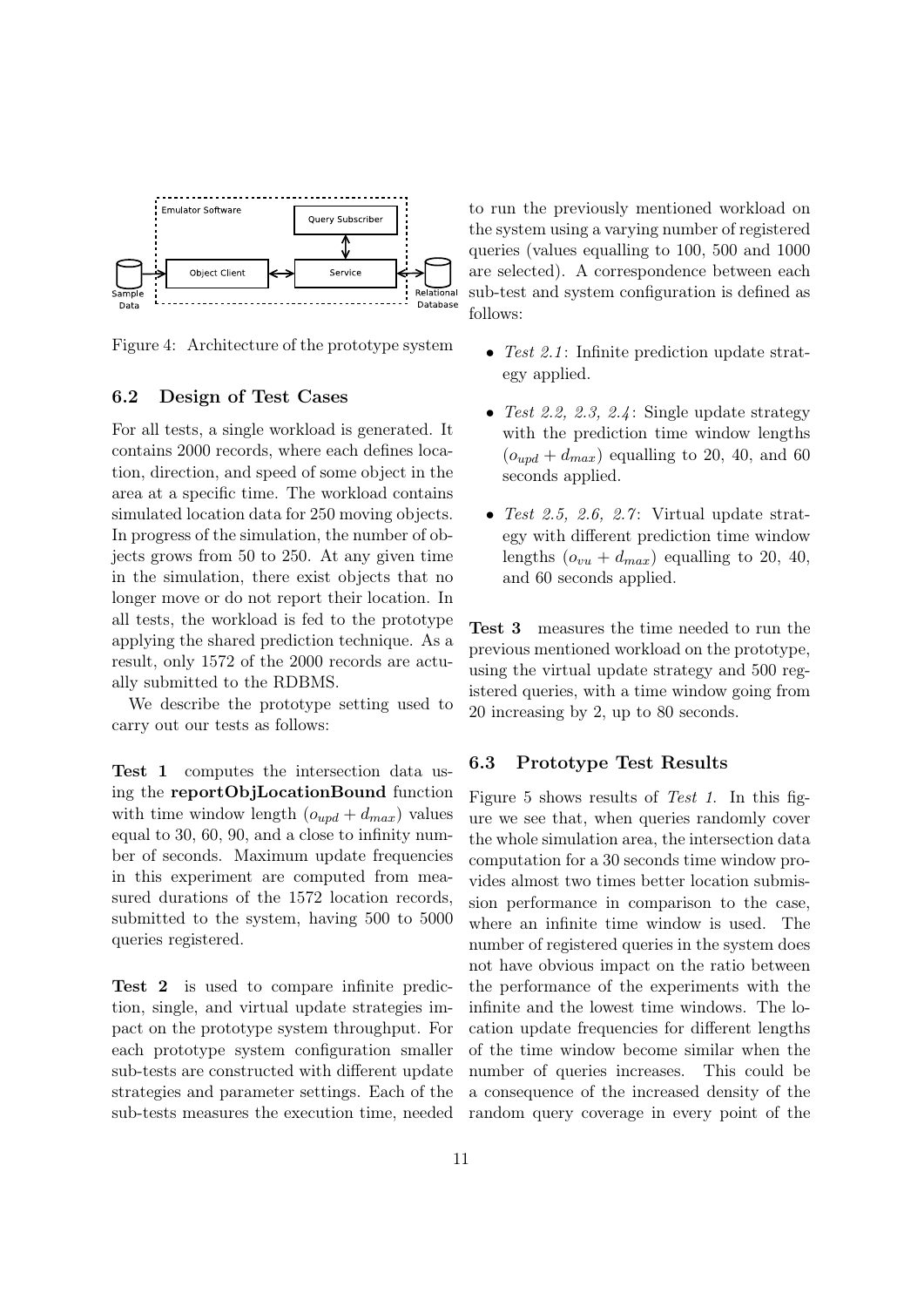simulation area, when even slowly moving objects intersect with a large number of queries per short time interval. The concrete frequency values are sufficient for most practical applications, considering that they can be controlled by changing server hardware specifications and coverage of the queries.



<span id="page-11-0"></span>Figure 5: Results of Test 1

Grouped individual sub-test results of Test 2 are presented in Figure [6.](#page-11-1) As expected, 1572 location submissions to the system with infinite prediction applied (Test 2.1) in most cases have a longer execution time than the other tasks. There is an exception that when the number of registered queries and the length of the virtual update time window is small (Test 2.5), due to virtual updates overhead, the whole dataset submission is more time consuming than the test with infinite updates.



<span id="page-11-1"></span>Figure 6: Results of Test 2

As expected, in Test 2.2 the best system throughputs for all chosen query counts are observed. This is because there is no additional virtual updates interference and shortest time window is used for object-query intersection computations.

Tests 2.5, 2.6, and 2.7 demonstrate that virtual updates efficiently simulate infinite prediction strategy. When the number of queries is high enough (in our experiment this is a case with 500 queries), virtual updates provide a better overall system performance in respect to the infinite update case.

Test 2 results show that the different objectquery intersection update strategies are preferable in certain applications. E.g. the infinite prediction strategy would be useful in cases where long term object location prediction is required, while single updates could be the best choice for applications where the longest location update period  $o_{upd}$  is precisely defined for all objects. But usually the virtual update strategy would be preferred, when many object locations must be maintained for long or infinite time.

The result of Test 3 is shown in Figure [7.](#page-12-0) It shows the execution time and the number of virtual updates for a given time window, when using the previously described submission task and with 500 queries registered in the system. This experiment shows that virtual updates time window can be tuned to provide a better system throughput. When the time window length is short, intersection data of each object, that does not report its location for some period, must be updated frequently. This negatively affect throughput of observed object location updates. Virtual updates also negatively affect observed object location updates when the time window becomes large. This is due to significant system efforts to make intersection predictions for a long time duration, even if virtual update frequency is relatively low.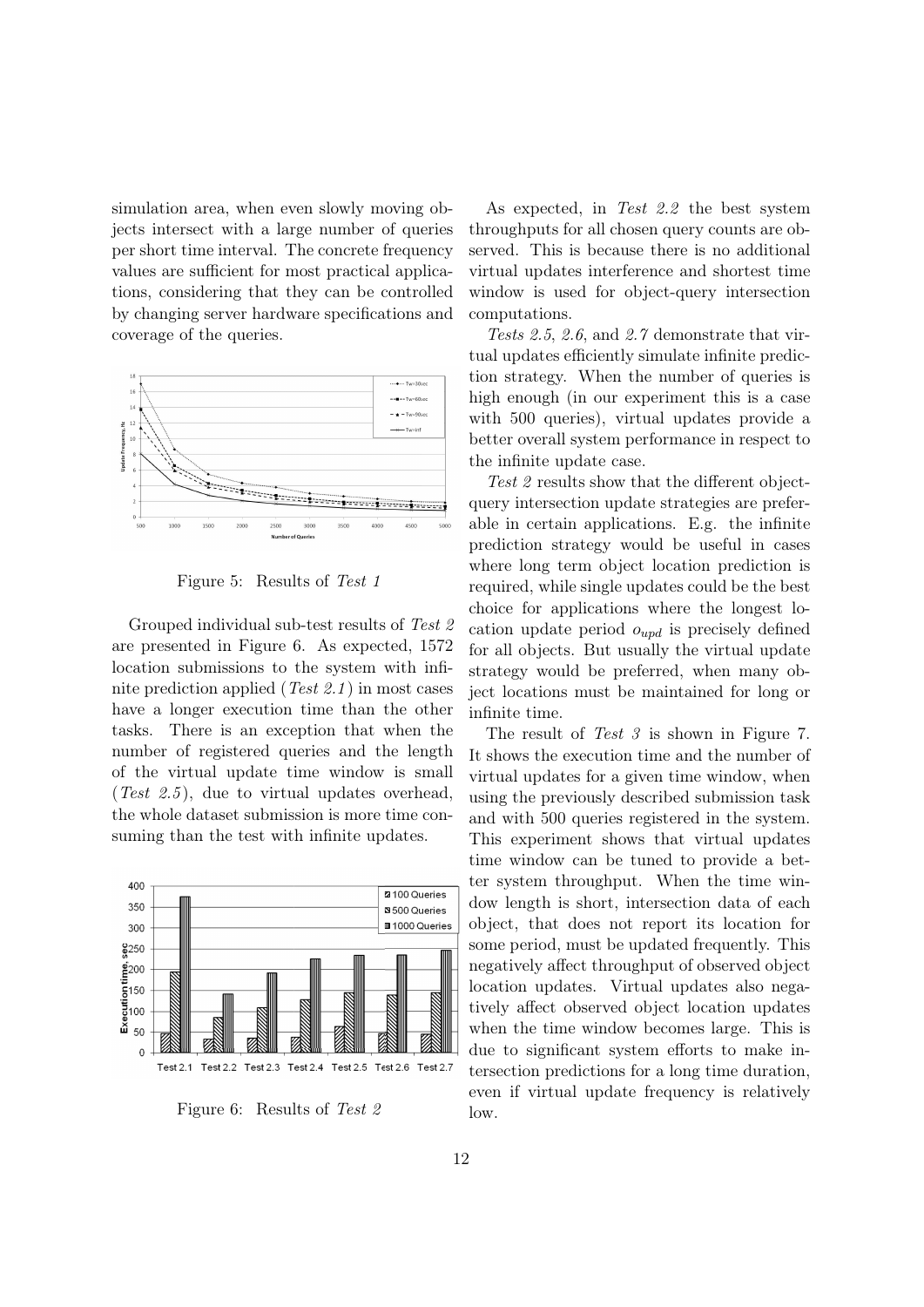

<span id="page-12-0"></span>Figure 7: Results of Test 3

# 7 Conclusion

Motivated by an increased number of advanced location based services and velocity-vectorbased location update policy, this paper proposes a general purpose database solution that, with support of efficient continuous queries on a large number of moving objects, can be used as a core element in most LBS systems.

The database solution is suitable for efficient evaluation of rectangular shaped continuous queries on current and predicted locations of moving objects in cases, where the number of objects is higher than the number of queries. The solution works with different types of moving or semi-stationary objects and supports object disconnection handling (handling of objects that did not reported their location after some period). We introduce a so called virtual update strategy to improve system performance in cases, where object locations are predicted into infinity.

Our solution is unique in that it combines spatial indexing on continuous queries and velocity-vector-based shared prediction. This combination enables efficient partial result precomputation of continuous queries on shared prediction enabled moving objects. Most related work utilises either query indexing without shared prediction support or object count limited solutions, that use spatial indexing on moving objects.

In this paper we present a prototype of our solution, implemented on a spatially enabled RDBMS, employing its features like spatial indexing and geometric intersection calculation. Our performance study shows that the prototype can accept a number of location updates, which is a bottleneck operation in the system, that would be sufficient for most practical applications. We show how different system configurations impact the prototype performance, and observe that each of the proposed objectquery intersection update strategies could be preferable in certain applications.

Further tests could be performed on the implemented prototype, experimenting with different patterns for query rectangle arrangements. This would include patterns like clustering of queries and equally sized queries, for better emulation of different applications. In further research, it would be interesting to evaluate the performance of a new query registration, when immediate query results are required. Another modification of our solution that supports non-rectangular spatio-temporal queries would be interesting, emphasising that all required operations for this task are already present in most spatial enabled RDBMS. Other research could be carried out to identify cases where our solution performs better than a solution that uses spatial index on moving objects and vice versa.

# 8 Acknowledgement

We would like to thank our supervisor Simonas Saltenis for help and advise throughout the semester.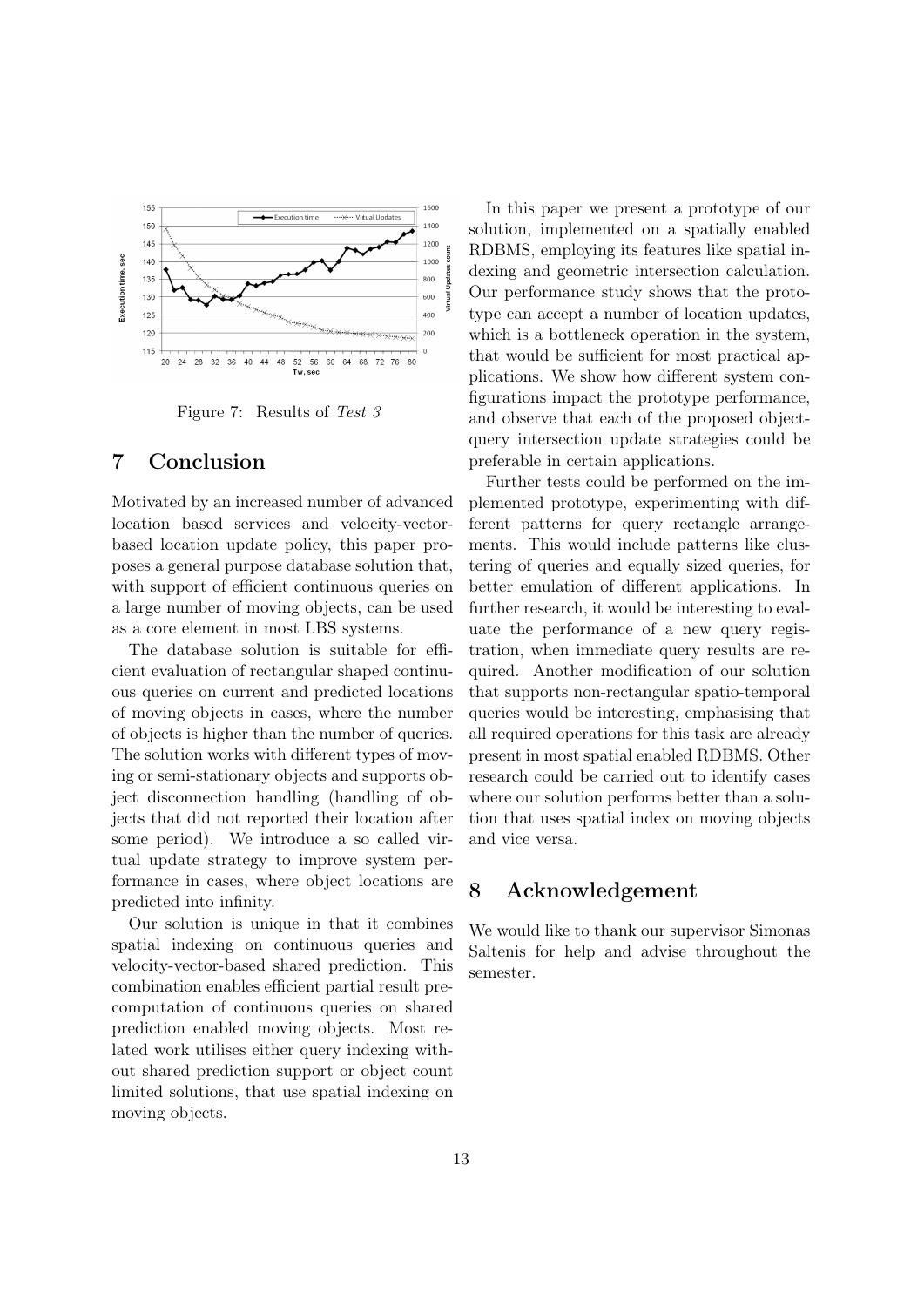# References

- <span id="page-13-7"></span>[1] BRINKHOFF, T. A framework for generating network-based moving objects. GeoInformatica 6, 2 (June 2002), 153–180.
- <span id="page-13-1"></span>[2] Civilis, A., Jensen, C. S., and Pakalnis, S. Techniques for efficient roadnetwork-based tracking of moving objects. IEEE Trans. Knowl. Data Eng 17, 5 (2005), 698–712.
- <span id="page-13-6"></span>[3] GUTTMAN, A. R-trees: a dynamic index structure for spatial searching. In SIGMOD '84: Proceedings of the 1984 ACM SIG-MOD international conference on Management of data (New York, NY, USA, 1984), ACM, pp. 47–57.
- <span id="page-13-0"></span>[4] ipoki.com. Ipoki - gps-based social network, share your location in real-time. <http://www.ipoki.com>, 2008.
- <span id="page-13-4"></span>[5] Kalashnikov, D., Prabhakar, S., HAMBRUSCH, S., AND AREF, W. Efficient evaluation of continuous range queries on moving objects. Lecture Notes in Computer Science 2453 (2002), 731–740.
- <span id="page-13-3"></span>[6] Mokbel, M. F., Xiong, X., Aref, W. G., HAMBRUSCH, S. E., PRABHAKAR, S., and Hammad, M. A. PLACE: A query processor for handling real-time spatio-temporal data streams. In VLDB (2004), M. A. Nascimento, M. T. Özsu, D. Kossmann, R. J. Miller, J. A. Blakeley, and K. B. Schiefer, Eds., Morgan Kaufmann, pp. 1377–1380.
- <span id="page-13-5"></span>[7] Prabhakar, S., Xia, Y., Kalashnikov, D. V., AREF, W. G., AND HAMBRusch, S. E. Query indexing and velocity constrained indexing: Scalable techniques for continuous queries on moving objects. IEEE Trans. Computers 51, 10 (2002), 1124–1140.

<span id="page-13-2"></span>[8] Saltenis, S., Jensen, C. S., Leutenegger, S. T., and Lopez, M. A. Indexing the positions of continuously moving objects. SIGMOD Record (ACM Special Interest Group on Management of Data) 29, 2 (2000), 331–342.